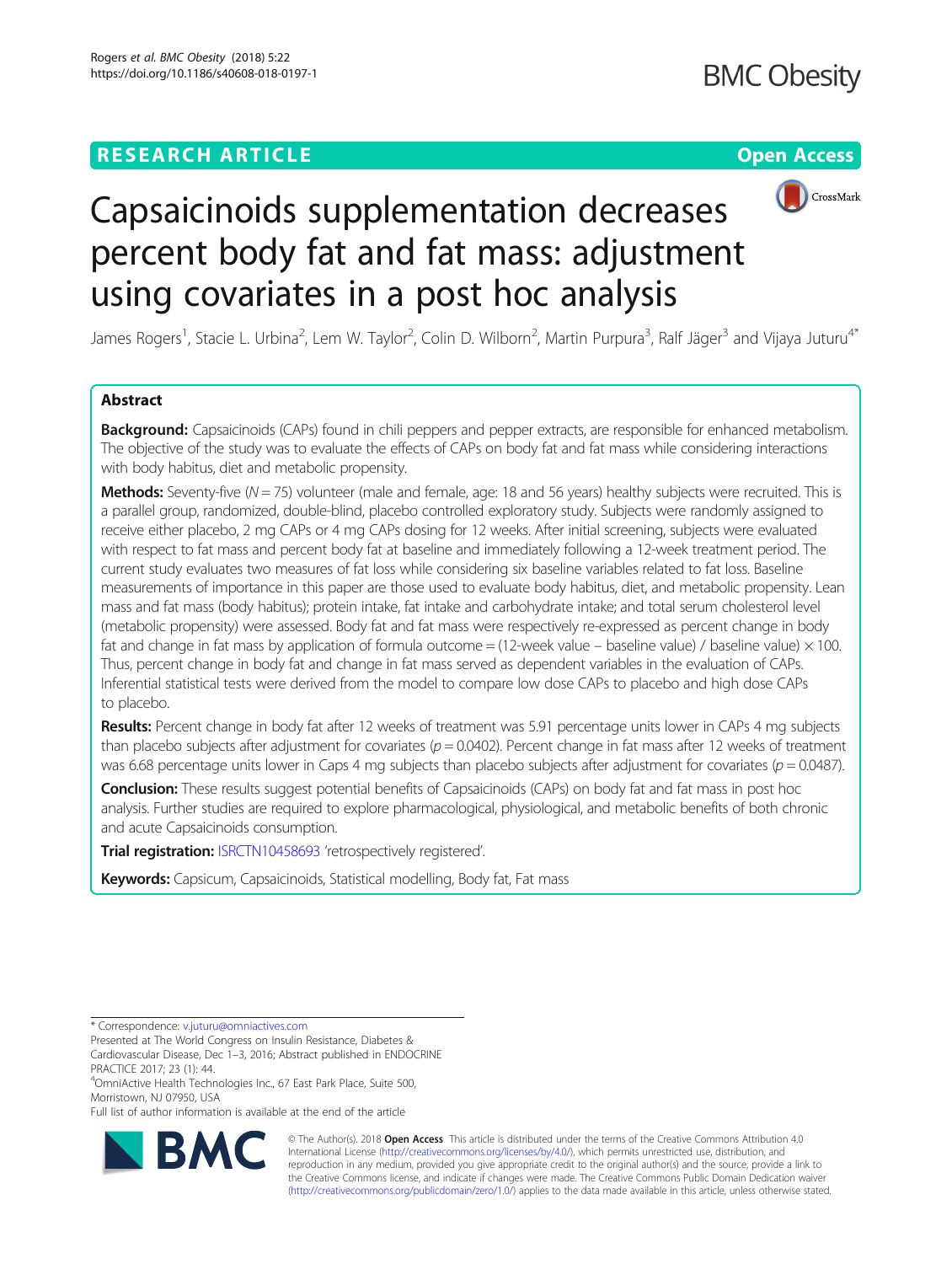# Background

Since approximately 7500 BC, chili peppers belonging to the species Capsicum annuum have been a part of the human diet in South, Middle, and North America. The plants were domesticated between 5200 and 3400 BC in U.S. and used as a food preserving substance in Mexico [[1\]](#page-8-0). In U.S. consumption of all peppers has increased, rising from an average of 15.3 pounds per person in 2005 to 19.1 pounds per person in 2012 and consumption of bell peppers grew from 9.2 pounds to 11.7 pounds, while chili pepper consumption grew from 6.1 pounds to 7.4 pounds [[2\]](#page-8-0). Red/Chili Peppers are widely cultivated in South America, Asia, Africa, and Mediterranean countries [[3](#page-8-0)]. Pure Capsaicin measures 16,000,000 Scoville heat units (SHU). The spicy varieties of Capsicum are commonly called chili peppers, or simply "chilies".

Capsicum (Capsicum annuum L. or Capsicum frutescens L.) and paprika (Capsicum annuum L.) are among the spices and other natural seasonings and flavorings that are generally recognized as safe (GRAS) for their intended use in food [\[4\]](#page-8-0). Capsicum and paprika are also listed among the essential oils, oleoresins (solvent-free), and natural extractives (including distillates) that are GRAS for their intended use in food [\[5](#page-8-0), [6](#page-8-0)]. Capsaicinoids are mainly ingested as naturally occurring pungencyproducing components of capsicum spices (chili, cayenne pepper, red pepper). The bell pepper is the only member of the Capsicum genus that does not produce capsaicin, a lipophilic chemical that can cause a strong burning sensation when it comes in contact with mucous membranes. The lack of capsaicin in bell peppers is due to a recessive form of a gene that eliminates capsaicin and, consequently, the "hot" taste usually associated with the rest of the Capsicum genus.

Parrish [[7](#page-8-0)] reported that CAPs typically range from 0.10 mg/g in chili pepper to 2.50 mg/g in red pepper and 60 mg/g in red pepper oleoresin. In another study, Thomas et al. [[8\]](#page-8-0) reported that Capsicum varieties contain 0.22–20 mg total CAPs/g of dry weight. The amount of chili pepper used varies from country-to-country. For example, it was reported that the mean daily consumption of chili peppers in Mexico, Korea, Thailand, India and the United States are 15, 8, 5, 2.5, and 0.05–0.50 g/person/day, respectively  $[9]$  $[9]$ . Assuming that 1 g of chili contains 3 mg CAPs, the intake of CAPs in Mexico, Korea, Thailand, India and the United States will be approximately 45, 24, 15, 7.5, and 0.15–1.5 mg/person/day, respectively. The 2012 data from US indicate chili pepper consumption to be 9 g/person (CAPs consumption will be approximately 27.00 mg/person/day).

Capsaicinoids (CAPs, Fig. [1](#page-2-0)) are the major pungent, naturally occurring active compounds in chilli peppers [[10,](#page-8-0) [11\]](#page-8-0). The available information indicates that CAPs possess a wide variety of biological and physiological activities, including neuropathic pain, inflammation, [[12](#page-8-0)], reducing oxidative stress [\[13](#page-8-0)], antilithogenic effect, diabetic neuropathy, psoriasis, cardio protective, arthritis, and cancer  $[14]$  $[14]$  $[14]$ . Whiting et al.  $[15]$  indicated that CAPs play a beneficial role, as part of a weight management program. Capsaicinoids may have potential benefits on weight loss, lipolysis and stimulates thermogenesis and energy burning by activating receptors. These receptors include white and brown fat cells. The weight loss benefits of capsaicinoids are at the transient receptor potential cation channel subfamily V member 1, which is also known as vanilloid 1 or TRPV1. Whiting [\[15](#page-9-0)] met analysis showed that CAPs ingestion prior to a meal reduced ad libitum energy intake by 309.9 kJ (74.0 kcal)  $p < 0.001$  during the meal. These results should be viewed as heterogeneity was high (I (2) =75.7%). Study findings suggest a minimum dose of 2 mg of CAPs may contribute to reductions in ad libitum energy intake. The molecular metabolic signaling mechanisms are by influencing metabolic rate, findings demonstrate CAPs appear to regulate hunger and satiety, blood metabolites, and catecholamine release [\[11,](#page-8-0) [15](#page-9-0)].

Weight management strategies consist of therapeutic lifestyle changes including increased physical activity and reduced caloric intake; however, some of these cases fail and/or significant weight loss is maintained only in the short term because of lack of compliance and potential weight recycling. Natural weight management ingredients aid weight reduction and compliance due to faster weight loss and increasing compliance. Weight management is known to be a complex function of genetic, metabolic, and behavioral components. It was theorized that in the absence of extremely large sample sizes, models taking these factors and the interactions between them into account would be needed to properly evaluate the impact of CAPs from Capsicum extract. Three background factors were thought to be of prima facie merit, namely, baseline body habitus, baseline diet and baseline metabolic propensity. The causes of the obesity epidemic are undoubtedly multifactorial [[16,](#page-9-0) [17\]](#page-9-0). Recent research suggest body composition variables by covariate factors revealed 35, 28 and 21% of percentage of body fat (PBF), fat mass index (FMI), and fat free mass index (FFMI), respectively  $[18]$  $[18]$  and weight gain  $[19]$  $[19]$ . Baseline covariates include food intake, physical activity, alterations in sleep patterns, and the stresses impact the outcome in many clinical trials. Conducting exploratory analyses including such variables when large baseline imbalances are observed might be helpful to assess the robustness of the primary analysis.

This study investigates the impact on fat loss of CAPs, a nutraceutical specifically designed to facilitate the loss of fat. However, this is accomplished through the lens of a statistical model designed to control three prima facie background dimension of known relevance to fat loss. It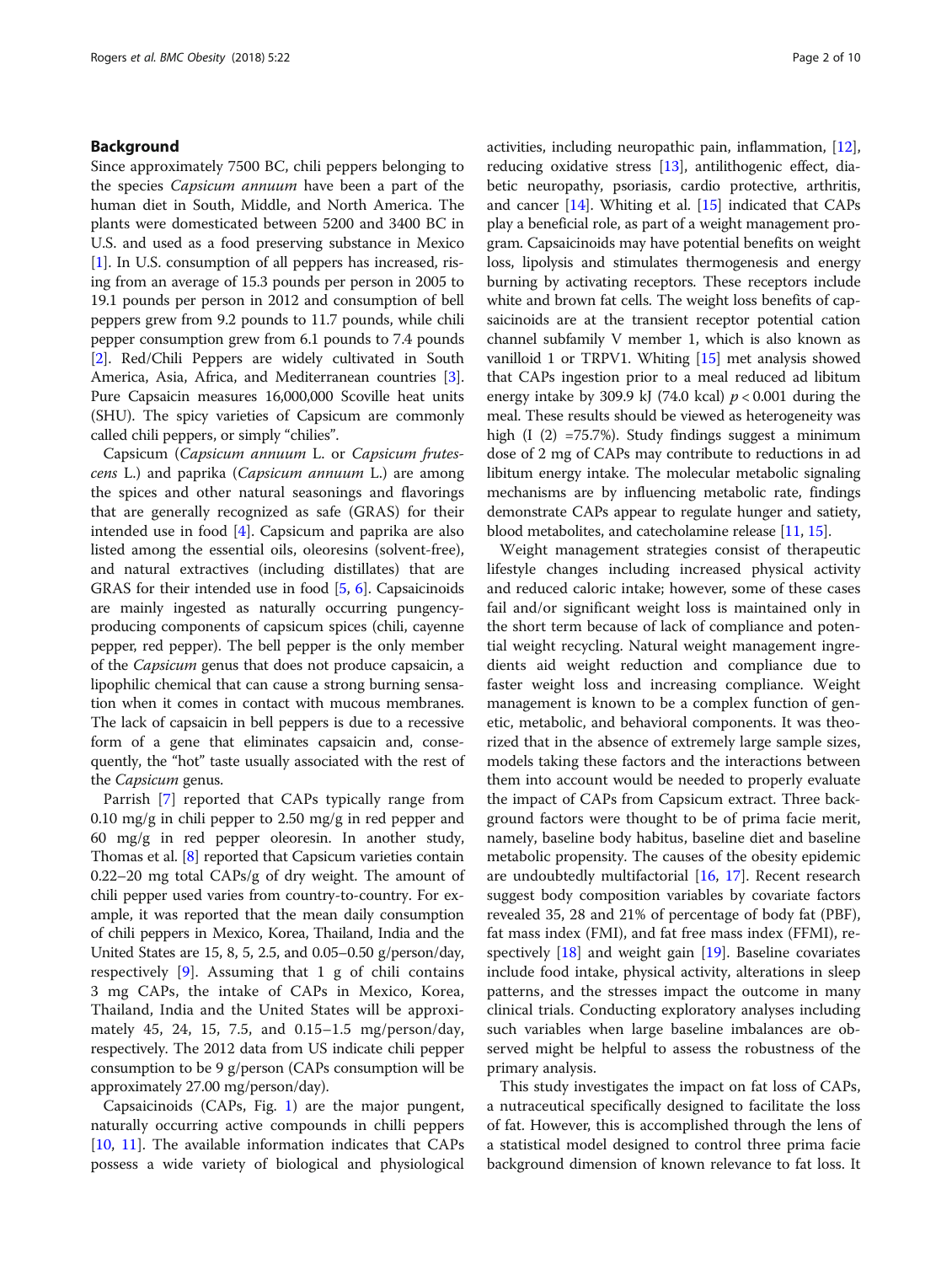<span id="page-2-0"></span>

was felt that this exploratory study, without facilitation using such a model, might from the beginning be doomed to failure due to lack of statistical power. By modeling the data, a type II error (i.e., the false denial of a supportive treatment outcome) is lessened.

# Methods

This is a parallel group, randomized, double-blind, placebo controlled study conducted at University of Mary Hardin-Baylor, TX, USA. Subjects included 54 Caucasians (34 female/20 male), 13 Hispanics (8 female/5 male), 8 African American (4 female/4 male) and 2 Asians (1 female/1 male). Subjects were evaluated with respect to percent fat mass and body fat at baseline and immediately following a 12-week treatment period. Subjects were randomly assigned to receive either placebo (Corn starch,), 2 mg CAPs dosing [100 mg Capsimax providing 2 mg capsaicinoids] or 4 mg CAPs dosing  $(100 \text{ mg} \times 2 \text{ Capsi-}$ max providing 4 mg capsaicinoids). Thus, this study employed a pretest – posttest design with three between

subject conditions created by random assignment. Baseline measurements were prior to dosing and therefore qualify as covariates free of conflation with treatment. All experimental protocols were approved by the University of Mary Hardin-Baylor Institutional Review Board prior to initiation of research activities (ISRCTN registry #10458693).

# Subjects

The subjects were recruited based on paper advertisements, via flyers, telephone (verbal guide), email, social media, and internet targeting research participants to determine their eligibility and interest. Subjects were recruited who exhibited the following study inclusion characteristics: 1) male or female volunteers ranging between 18 and 56 years of age; 2) healthy; 3) no ergogenic supplement ingestion in the last 6 months; 4) able to comply with required study activities; 5) expressing agreement to avoid strenuous activity 24–48 h prior to study visits; 6) expressing agreement to avoid smoking, caffeine use and tobacco use for 12-h prior to study visits; 6) exhibiting a BMI between of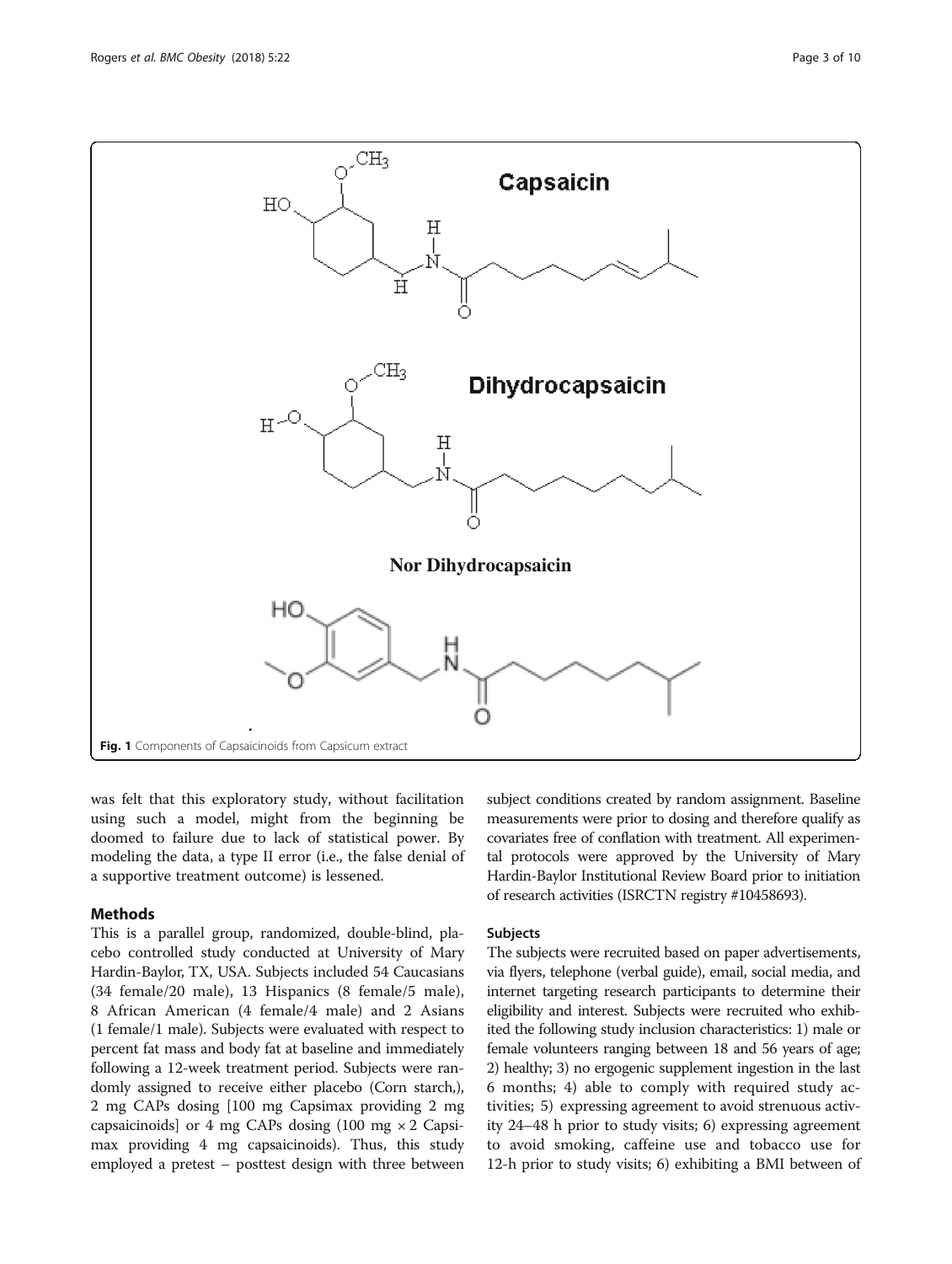$24.5-29.5$  kg/m<sup>2</sup>; and 7) able to provide a written and dated informed consent for study participation.

Subjects were excluded from the study on the basis of the following characteristics: 1) consumption of ergogenic levels of nutritional supplements that may affect muscle mass or aerobic capacity (e.g., creatine, HMB, etc) or anabolic/catabolic hormones (e.g., androstenedione, DHEA, etc.) within 6 months of study start; 2) presence of any absolute or relative contraindication regarding exercise testing or study prescription as outlined by the ACSM; 3) reporting of any unusual adverse events associated with the study that in consultation with the supervising physician would results in recommended study removal; 4) presence of strong history of food or drug allergy of any kind; 5) ingestion of any dietary supplement (excluding multivitamins) within 1 month of study start; 6) existence of any chronic disease and or condition(s) that the principal investigator believes may jeopardize the study; or 7) existing pregnancy prior to or during the study.

There were 28 placebo subjects, 27 subjects in CAPs 2 mg (low dose) treatment and 22 subjects in CAPs 4 mg (high dose) treatment group completed the study. Seventy five subjects completed the treatments. Inclusion and exclusion criteria were used to screen patients for study entrance but were not used for treatment assignment which was random.

#### Variables

Multiple study parameters were collected over various time points during the study. These variables included a diet log, laboratory values, cardio-metabolic parameters, body composition and anthropometric measurements, adverse events, and QoL (quality of life) indices.

In this study, dietary supplementation of Capsicum for 12 weeks has shown to promote appetite suppression, which translated to reduced self-reported caloric intake after 12 weeks of supplementation. While Capsicum administration resulted in improved body circumferences in a main effects analysis, it did not apparently affect DEXA fat mass or fat-free mass in a statistically significant way [[20\]](#page-9-0). The current study evaluates two measures of fat loss while considering six baseline variables related to fat loss. Baseline measurements of importance in this paper are those used to evaluate body habitus, diet and metabolic propensity. The following parameters at baseline were respectively used for these variable types: lean mass and fat mass (body habitus); protein intake, fat intake and carbohydrate intake (diet); and total serum cholesterol level (metabolic propensity).

It was determined that in the statistical modeling for fat loss in this study, body habitus would be captured as baseline lean mass and baseline fat mass; diet would be captured in three variables, namely, baseline protein intake, fat intake, and carbohydrate intake assessed through

food frequency questionnaires; and metabolic tendency would be capture as baseline total serum cholesterol level. The author reasoned that if fat loss could be modeled using these variables along with treatment assignment, the model predicted outcome of weight loss as a function of treatment, while controlling for these background factors, would afford an assessment of the impact of CAPs on fat loss. Without taking background factors into account, evaluation of CAPs would be carried out under suboptimal conditions relative to the available sample size. This paper has both an empirical and a methodologic intent. Studies of economically feasible sizes with the goal of screening a panel of outcome variables for treatment signals are important venues of discovery. These formative studies narrow future investigative windows and generate data based hypotheses. As such, they are an important contribution to the scientific literature. When such studies address complex outcome variables (which often are the variables of greatest interest) such as fat loss, too often they are analyzed with statistical models best suited for large summative trials (e.g., Phase III trials). This paper illustrates the utility of a model based approach to discovery in studies of a moderate size. The value of statistical modeling that accounts for important concomitant factors in fat loss is illustrated in this paper by evaluating fat loss using a simple analysis of variance model without covariates or interactions and a generalized linear model that includes both of these features.

## Investigational product

Capsicum extract is a Capsaicinoids enriched standardized product obtained from dried red fruits of Capsicum annuum L. The Capsicum extract is standardized into bead lets form (Capsimax) with food grade carbohydrates that is useful for food applications. Capsimax is a faint pinkish white colored free flowing uniform spheroidal bead lets with spicy odor, characteristics of dried ripe fruits of Capsicum. The product contains a minimum of 2% Capsaicinoids. The product is standardized to 2% Capsaicinoids, of which 1.2–1.35% is Capsaicin, 0.6–0.8% is dihydrocapsaicin, and 0.1–0.2% is nordihydrocapsaicin. The final product contains 15–25% extract from capsicum, 45–55% sucrose and 30–35% cellulose gum coatings.

# Body composition and blood chemistries

Participants received a whole-body dual x-ray absorptiometry (DEXA) scan for body composition assessment at baseline and 12 weeks (Hologic Wi; Hologic Inc., Bedford, MA). Prior to their study evaluations, subjects fasted overnight. Participants had a venous blood drawn from their arm via standard phlebotomy techniques at baseline visit and 12 weeks. A panel of blood health markers (lipid profile, metabolic health markers and complete blood counts)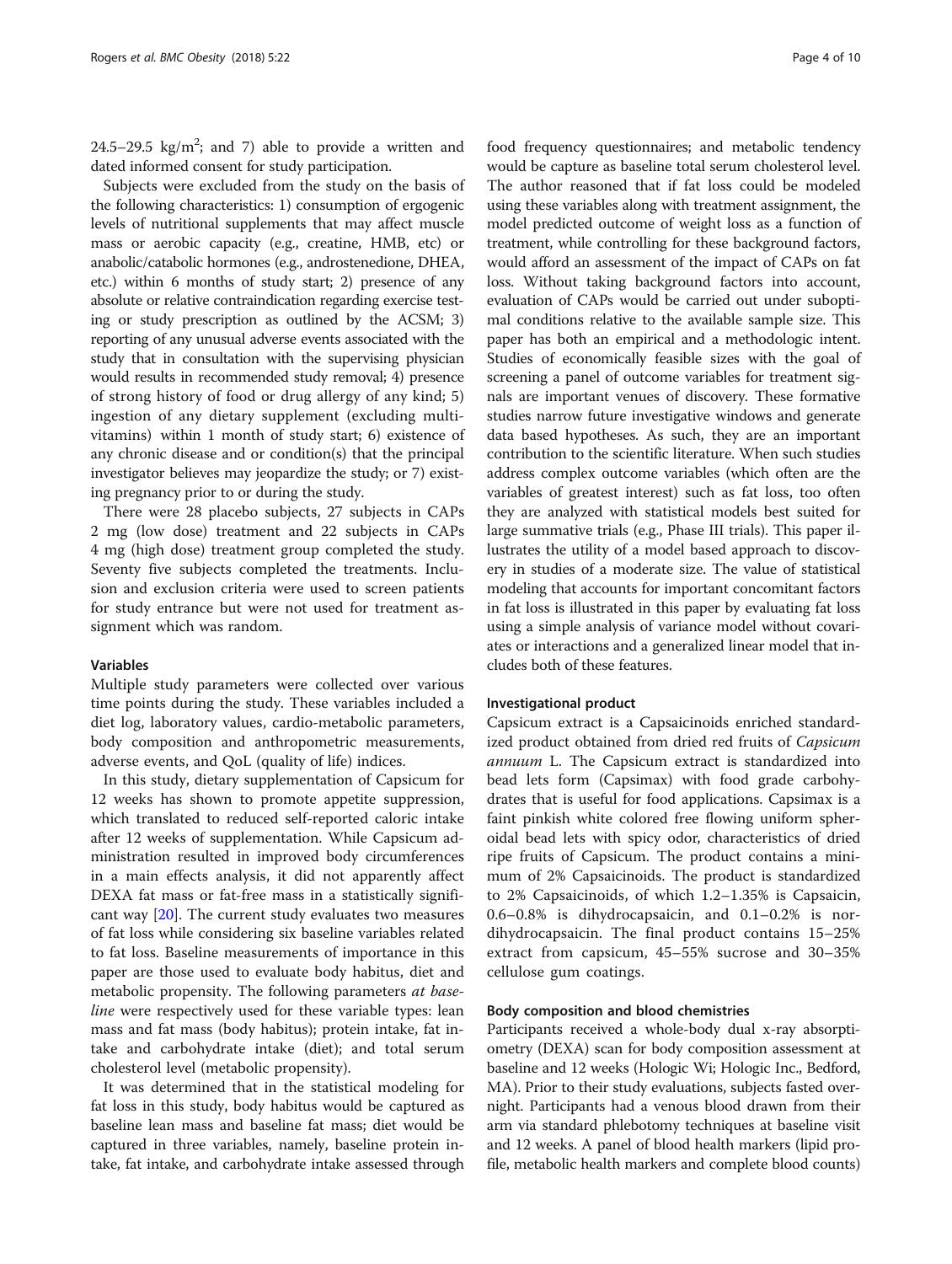was assessed by sending samples to a commercial laboratory (Quest Diagnostics, Irving, TX).

A power analysis was done on 25 subjects and 21 subjects per group yield a power of 0.85 and 0.81 in terms of body composition changes.

# Statistical modeling

Prior to implementation of a statistical model to evaluate fat loss it was conceptualized that subject variation on three background dimension should be addressed during the evaluation process. These were baseline body habitus, baseline diet and baseline metabolic propensity. The objective was to parsimoniously capture these dimensions in as few variables as possible. Baseline lean mass and fat mass were used to capture body habitus; baseline carbohydrate intake, fat intake and protein intake were used to capture baseline diet; and baseline total cholesterol level was used to capture baseline metabolic propensity. Once selected, these baseline variables were used as independent variables in the statistical model used to evaluate fat loss. Percent body fat and fat mass were respectively reexpressed as percent change in body fat and change in fat mass by application of formula outcome  $= (12$ -week value – baseline value) / baseline value)  $\times$  100. Thus, percent change in body fat and fat mass served as dependent variables in the evaluation of CAPs.

After considering potential interactions among the baseline covariates and treatment, a comprehensive evaluation model was defined that expressed percent change in body fat (or fat mass) as a function of the baseline covariates noted previously, the treatment main effect and interactions between treatment and covariates. Interactions were a key component of the model as these were thought to capture the complex interplay between background factors and weight loss. We determined that the baseline variables and interactions could reasonably be expected to impact fat loss. Taking them into account during the evaluation of a nutraceutical designed to facilitate fat loss therefore seemed sensible.

In summary, two identical statistical models were used to respectively assess percent change in body fat and fat mass. Each model contained 1) the treatment effect (placebo, low dose and high dose); 2) six baseline covariates (carbohydrate intake, fat intake, protein intake, fat mass, lean mass and total cholesterol value); and 3) the interaction of each of the six covariates with treatment.

The above generalized linear model was used to estimate mean values and standard errors for percent change in body fat and fat mass. Inferential statistical tests were derived from the model to compare low dose CAPs to placebo and high dose CAPs to placebo. Covariate adjustment was Type III (each effect adjusted for all others); the model was obtained using Restricted Maximum Likelihood Estimation; and the model solution was accomplished using Newton-Raphson iterations [\[21](#page-9-0)–[23\]](#page-9-0). Individual models were fit to percent change in percent body fat and to percent change in fat mass. Normal model convergence was observed. Missing values were accommodated in a manner that is typical for the generalized linear model. If a covariate value was missing at baseline, the subject was not evaluated in the model. No attempt was made to estimate the missing baseline value. As noted above, there were 77 total subjects in the study. Missing baseline values were concentrated in two subjects. Therefore, the net effect of missing baseline values was that 75 of the 77 total patients were available to each of the two models used to evaluate fat loss. Twenty-six rather than 27 patients were available from the Capsimax 2 mg treatment; all 22 patients were available from the Capsimax 4 mg treatment; and 27 of the 28 patients were available from the placebo group. Otherwise, as is an advantage of the generalized linear model, any missing values in the dependent variable were accommodated by the variance-covariance matrix to obtain model predicted means (i.e., Least Squares (LS) Means) and associated standard errors.

Tables present basic comparisons between treatment groups for the baseline variables serving as covariates. Tables also show the predicted means and standard errors as well as the significance levels for each treatment vs. control contrast obtained from the generalized linear model used to adjust for background factors. Finally, a one-way Analysis of Variance model was used to evaluate three treatments "without" covariate adjustment. These results were used to provide a base of comparison that modeled the data without accounting for the background factors of known importance to fat loss that were included as covariates in the generalized linear model described above.

This paper provides a comparison between the results obtained when important background factors are and are not included in the modeling of outcome data that concern complex physiological response variables such as fat loss. To do this, adjustments for multiplicity of comparisons must be avoided. Then, the unaltered  $p$ -values from the model with and the model without covariate adjustment will be available for "direct" comparison. If the more comprehensive model has increased statistical power, the contrast p-value for the comprehensive model should be lower than for the model that eliminates covariates and their interactions with treatment.

# Baseline variables

Age, height, weight, BMI, waist circumference, hip circumference and waist to hip ratio were compared to show that the treatment groups were similar with respect to variables of obvious relevance to fat loss; systolic blood pressure, diastolic blood pressure, and calorie intake were compared as these variables, too, are often associated with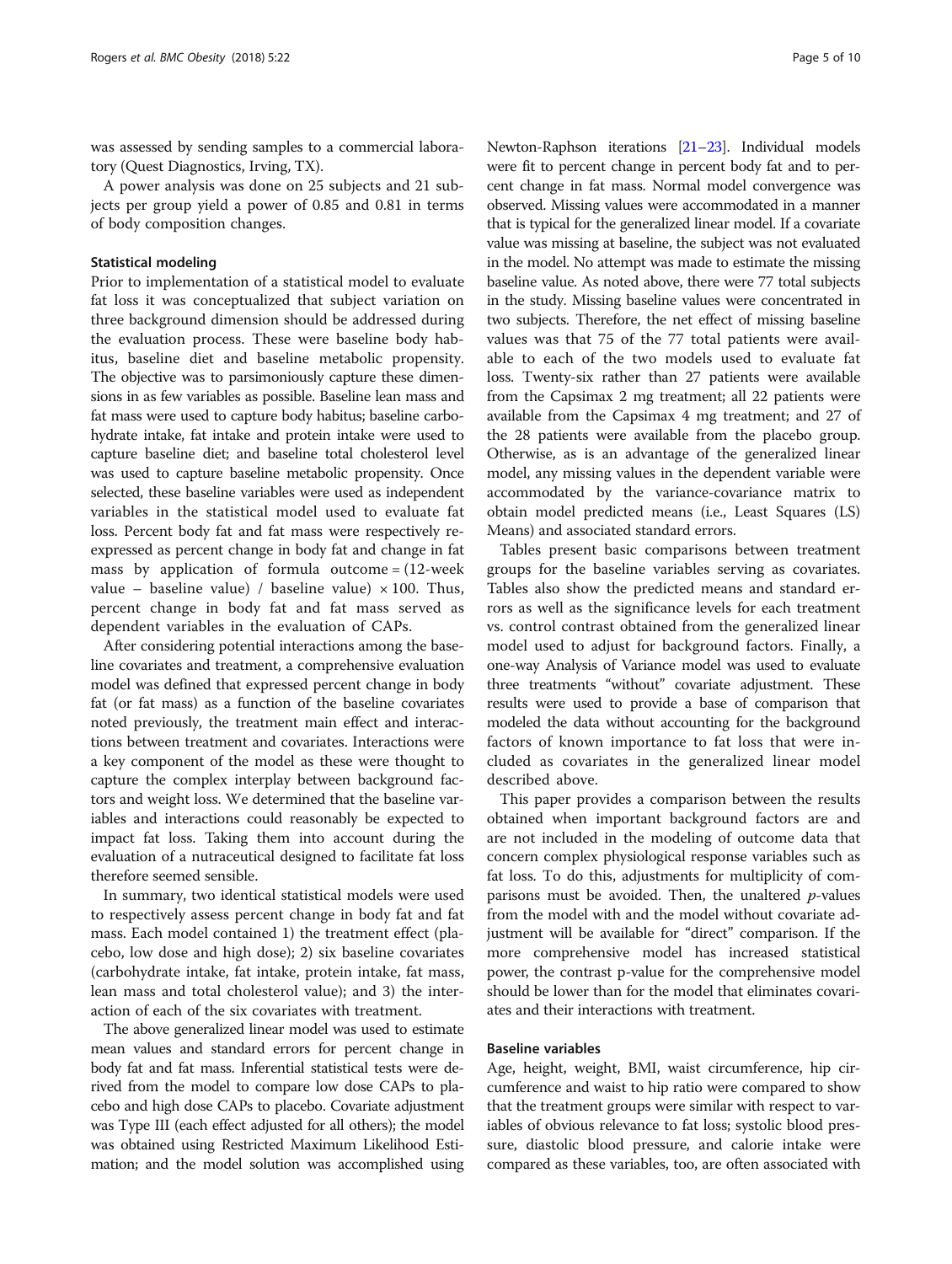a history of resistance to fat loss. Descriptive statistics across the treatment groups are presented in Table 1. Additionally, analyses were conducted to compare the three treatment groups on all baseline variables simultaneously (i.e., a multivariate analysis was conducted) as well as individually (i.e., a univariate analysis of variance was conducted on each baseline variable).

# Results

Results for comparisons at baseline are first presented. Thereafter results for percent change in body fat and fat mass are presented.

#### Baseline characteristics and baseline covariates

Table 1 presents descriptive statistics across the three treatment groups. The three groups are quite similar on baseline variable values as well as baseline covariate values. Both multivariate and univariate analyses carried out on baseline variables and baseline covariates resulted in unremarkable statistical significance levels ( $p > 0.05$  in all instances).

# Body fat anf fat mass

## Percent change in percent body fat

To provide a baseline against which the modeled data analysis can be compared, Table [2](#page-6-0) presents the findings

Table 1 Descriptive statistics at baseline by treatment group

of a both a one-way ANOVA without control for background variables and the full generalized linear model that accommodates covariates and treatment by covariate interactions. Without consideration of baseline characteristics there is little difference between low dose CAPs 2 mg and placebo (difference = 0.20,  $p = 0.99$ ) and no significant difference was observed. On the other hand, high dose CAPs 4 mg subjects evidence an improvement in percent change in percent body fat (− 0.70) while the placebo group exhibited a deterioration in percent change in percent body fat (2.70). However, the difference between these (− 3.39) was not statistically significant. P-values respectively for the CAPs 2 mg vs. placebo contrast and the CAPs 4 mg vs. placebo contrast are  $p = 0.99$  (extreme non- significance) and  $p = 0.20$  (not significant).

The basic directional findings are very similar in the modeled data found in the Table [2](#page-6-0) "With Baseline Covariates" analysis but the guiding  $p$ -values from the model suggest that the intuitive interpretation given above for the analysis lacking control for baseline factors meets the traditional 0.05 significance level for the high dose CAPS 4 mg vs. placebo contrast. Table [2](#page-6-0) presents the model predicted means and treatment vs. placebo contrasts. Due to the considerable reduction in the model generated standard errors for the means (i.e., due to attribution of error variance to the covariates used as control variables) and

|                     | Capsimax 2 mg |                           | Capsimax 4 mg |                           | Placebo |                           |
|---------------------|---------------|---------------------------|---------------|---------------------------|---------|---------------------------|
| Baseline variables  |               |                           |               |                           |         |                           |
|                     | N             | Mean $\pm$ SD             | $\mathsf{N}$  | $Mean \pm SD$             | N       | Mean $\pm$ SD             |
| Age                 | 27            | $31.07 \pm 12.02$         | 22            | $28.86 \pm 11.58$         | 28      | $28.71 \pm 10.57$         |
| Height              | 27            | $170.13 \pm 9.49$         | 22            | $170.17 \pm 8.58$         | 28      | $173.05 \pm 11.11$        |
| Weight              | 27            | $79.02 \pm 20.12$         | 22            | $80.16 \pm 16.80$         | 28      | $83.51 \pm 19.67$         |
| SBP                 | 27            | $115.04 \pm 14.75$        | 22            | $117.95 \pm 10.28$        | 28      | $118.89 \pm 10.02$        |
| <b>DBP</b>          | 27            | $70.22 \pm 10.18$         | 22            | $73.18 \pm 8.02$          | 28      | $72.89 \pm 9.64$          |
| BMI                 | 27            | $27.02 \pm 5.88$          | 22            | $27.42 \pm 4.15$          | 28      | $27.80 \pm 6.01$          |
| Waist               | 25            | $86.84 \pm 17.38$         | 22            | $89.90 \pm 12.44$         | 25      | $94.58 \pm 17.87$         |
| Hip                 | 25            | $102.44 \pm 17.35$        | 22            | $106.83 \pm 10.27$        | 25      | $107.36 \pm 12.85$        |
| <b>WHR</b>          | 25            | $0.85 \pm 0.06$           | 22            | $0.84 \pm 0.08$           | 25      | $0.88 \pm 0.09$           |
| Covariates          |               |                           |               |                           |         |                           |
| Lean Mass           | 27            | $50,234.82 \pm 14,130.64$ | 22            | $52,153.33 \pm 12,140.28$ | 28      | $53,581.51 \pm 14,316.47$ |
| Fat Mass            | 27            | $20,570.47 \pm 11,206.61$ | 22            | 19,903.67 ± 9337.78       | 28      | $20,960.33 \pm 11,799.70$ |
| Protein Intake      | 26            | $82.52 \pm 38.95$         | 22            | $100.32 \pm 68.52$        | 27      | $88.66 \pm 39.97$         |
| Carbohydrate Intake | 26            | $239.61 \pm 287.44$       | 22            | $186.27 \pm 70.64$        | 27      | $188.05 \pm 80.82$        |
| Fat Intake          | 26            | $66.67 \pm 24.71$         | 22            | $76.99 \pm 34.58$         | 27      | $77.75 \pm 45.28$         |
| Serum Total-C       | 27            | $173.33 \pm 27.97$        | 22            | $168.36 \pm 37.87$        | 28      | $178.93 \pm 42.75$        |

Total-C Total cholesterol; BMI Body mass index; SBP Systolic blood pressure; DBP Diastolic Blood Pressure; WHR Waist Hip Ratio

1) Main Effect Multivariate p (Wilks' Lambda) = 0.7073 for Baseline Variables. Univariate Main Effect p-values in all instances were p > 0.05 and ranged from  $p = 0.3047$  to  $p = 0.8695$ . 2) Main Effect Multivariate p (Wilks' Lambda) = 0.0.8562 for Baseline Covariates. Univariate Main Effect p-values in all instances were  $p > 0.05$  and ranged from  $p = 0.3540$  to  $p = 0.9438$ . 3) Baseline covariates explained extraneous variance and increased statistical power. Covariates did not dramatically change mean outcomes. There were no baseline differences. 3) N Number of subjects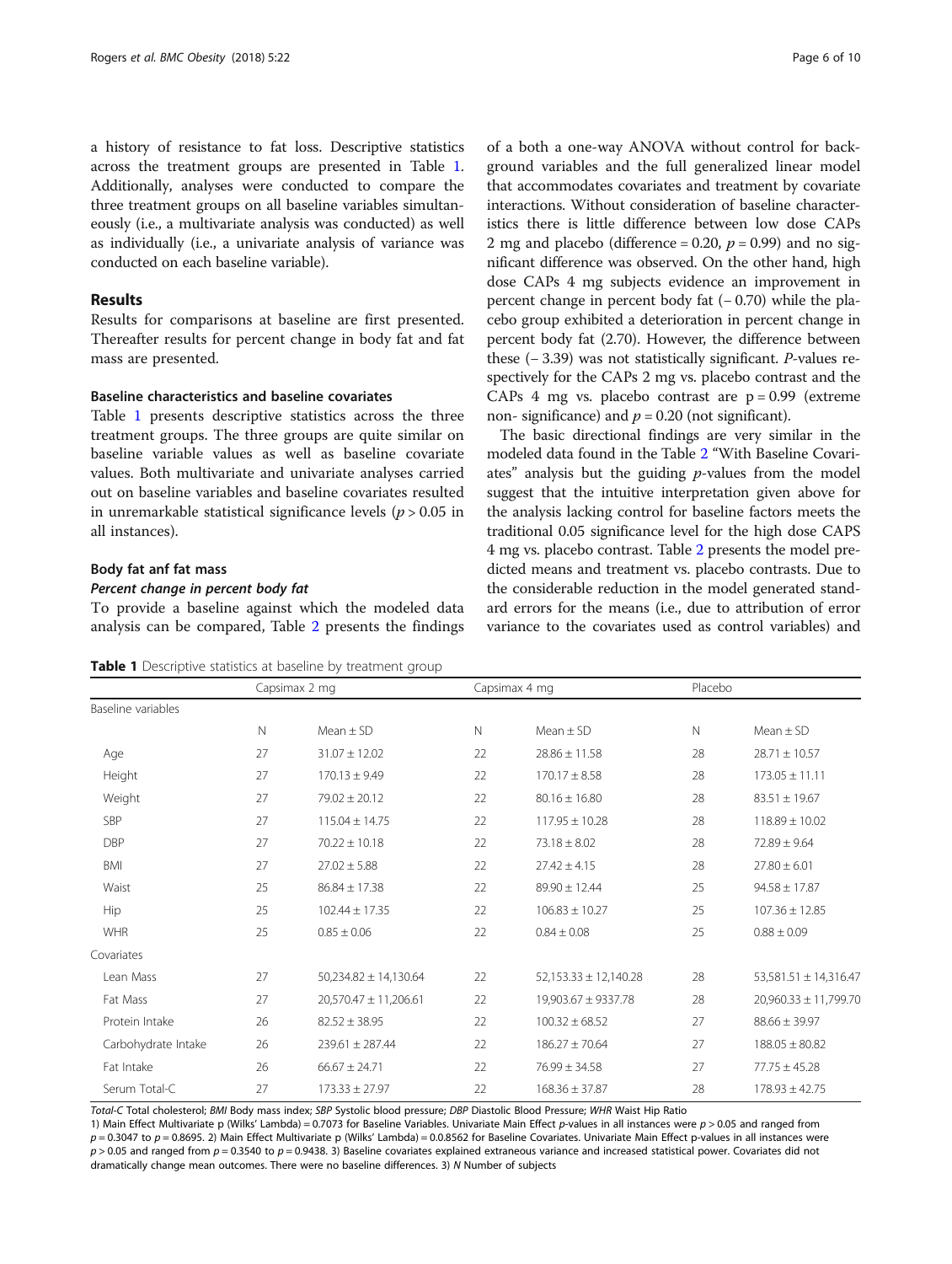<span id="page-6-0"></span>Table 2 Percent change in percent body fat compared between active and placebo groups using model generated means (LS Means)

| Contrast                    | Treatment     | Ν  | LS Mean (SE)  | LS Mean Difference (SE) | $P$ Value |
|-----------------------------|---------------|----|---------------|-------------------------|-----------|
| Without Baseline Covariates |               |    |               |                         |           |
| Capsimax 2 mg vs Placebo    | Capsimax 2 mg | 27 | 2.68(1.78)    | 0.20                    | 0.9939    |
|                             | Placebo       | 28 | 2.70(1.75)    |                         |           |
| Capsimax 4 mg vs Placebo    | Capsimax 4 mg | 22 | $-0.70(1.97)$ | 3.39                    | 0.2014    |
|                             | Placebo       | 28 | 2.70(1.75)    |                         |           |
| With Baseline Covariates    |               |    |               |                         |           |
| Capsimax 2 mg vs Placebo    | Capsimax 2 mg | 26 | 3.51 (2.09)   | $-1.47$                 | 0.6030    |
|                             | Placebo       | 27 | 4.99(2.28)    |                         |           |
| Capsimax 4 mg vs Placebo    | Capsimax 4 mg | 22 | $-0.92(2.06)$ | $-5.91$                 | 0.0402    |
|                             | Placebo       | 27 | 4.99(2.28)    |                         |           |

Analysis "Without Baseline Covariates" was a One-way ANOVA model. Analysis "With Baseline Covariates" was a generalized linear model containing treatment, variates and treatment x covariate interactions. Two subjects were lost to the "With Baseline Covariates" analysis due to missing values at baseline

the modeled equalization of covariates at baseline, the significance levels are greatly improved (i.e., statistical power is improved). For example, the model adjusted difference between CAPs 4 mg and placebo is − 5.91 percentage units ( $p = 0.0402$ ). If the two analyses in Table 2 exhibited markedly different pattern of mean differences, one might doubt the validity of the model. In this case, the intuitive approach using basic unadjusted ANOVA and the generalized linear model approach that captures baseline factors of known a priori importance to fat loss, provide the same substantive message, albeit the latter with markedly improved statistical power and statistical significance for the high dose vs. placebo contrast.

# Percent change in fat mass

As would be expected, the results for percent change in fat mass parallel those for percent change in percent body fat. Table 3 shows the presence of a favorable difference between high dose 4 mg CAPs and placebo of about 4 percentage points but this difference fails to

obtain statistical significance (difference =  $-4.07$ ,  $p = 0.20$ ). A small directional difference exists between low dose CAPs and placebo but this difference is distantly nonsignificant (− 0.82,  $p = 0.79$ ). When adjustment for covariates is carried out through the model, Table 3 reveals the same general pattern of outcome (little difference between low dose CAPs 2 mg and placebo but a substantial difference between CAPs 4 mg and placebo), but after adjustment for baseline factors, the high dose CAPs 4 mg vs. placebo contrasts is statistically significant  $(difference = -6.68, p = 0.05).$ 

# **Discussion**

The simpler analysis without adjustment for covariance points to the same substantive understanding of the impact of CAPs on fat loss as the results derived from the generalized linear model that adjusts for covariates. The difference is a substantial increase in statistical power using the model. If the results were distinctly different between the basic analysis and those found after complex

| Table 3 Percent change in fat mass compared between active and placebo groups using model generated means (LS Means) |  |  |  |
|----------------------------------------------------------------------------------------------------------------------|--|--|--|
|----------------------------------------------------------------------------------------------------------------------|--|--|--|

| Contrast                    | Treatment     | N  | LS Mean (SE)  | LS Mean Difference (SE) | $P$ Value |
|-----------------------------|---------------|----|---------------|-------------------------|-----------|
| Without Baseline Covariates |               |    |               |                         |           |
| Capsimax 2 mg vs Placebo    | Capsimax 2 mg | 27 | 2.44(2.14)    | $-0.82$                 | 0.7860    |
|                             | Placebo       | 28 | 3.26(2.10)    |                         |           |
| Capsimax 4 mg vs Placebo    | Capsimax 4 mg | 22 | $-0.81(2.37)$ | $-4.07$                 | 0.2037    |
|                             | Placebo       | 28 | 3.26(2.10)    |                         |           |
| With Baseline Covariates    |               |    |               |                         |           |
| Capsimax 2 mg vs Placebo    | Capsimax 2 mg | 26 | 3.45(2.79)    | $-2.43$                 | 0.5044    |
|                             | Placebo       | 27 | 5.88 (2.76)   |                         |           |
| Capsimax 4 mg vs Placebo    | Capsimax 4 mg | 22 | $-0.80(2.37)$ | $-6.68$                 | 0.0487    |
|                             | Placebo       | 27 | 5.88 (2.76)   |                         |           |

Analysis "Without Baseline Covariates" was a One-way ANOVA model. Analysis "With Baseline Covariates" was a generalized linear model containing treatment, covariates and treatment x covariate interactions. Two subjects were lost to the "With Baseline Covariates" analysis due to missing values at baseline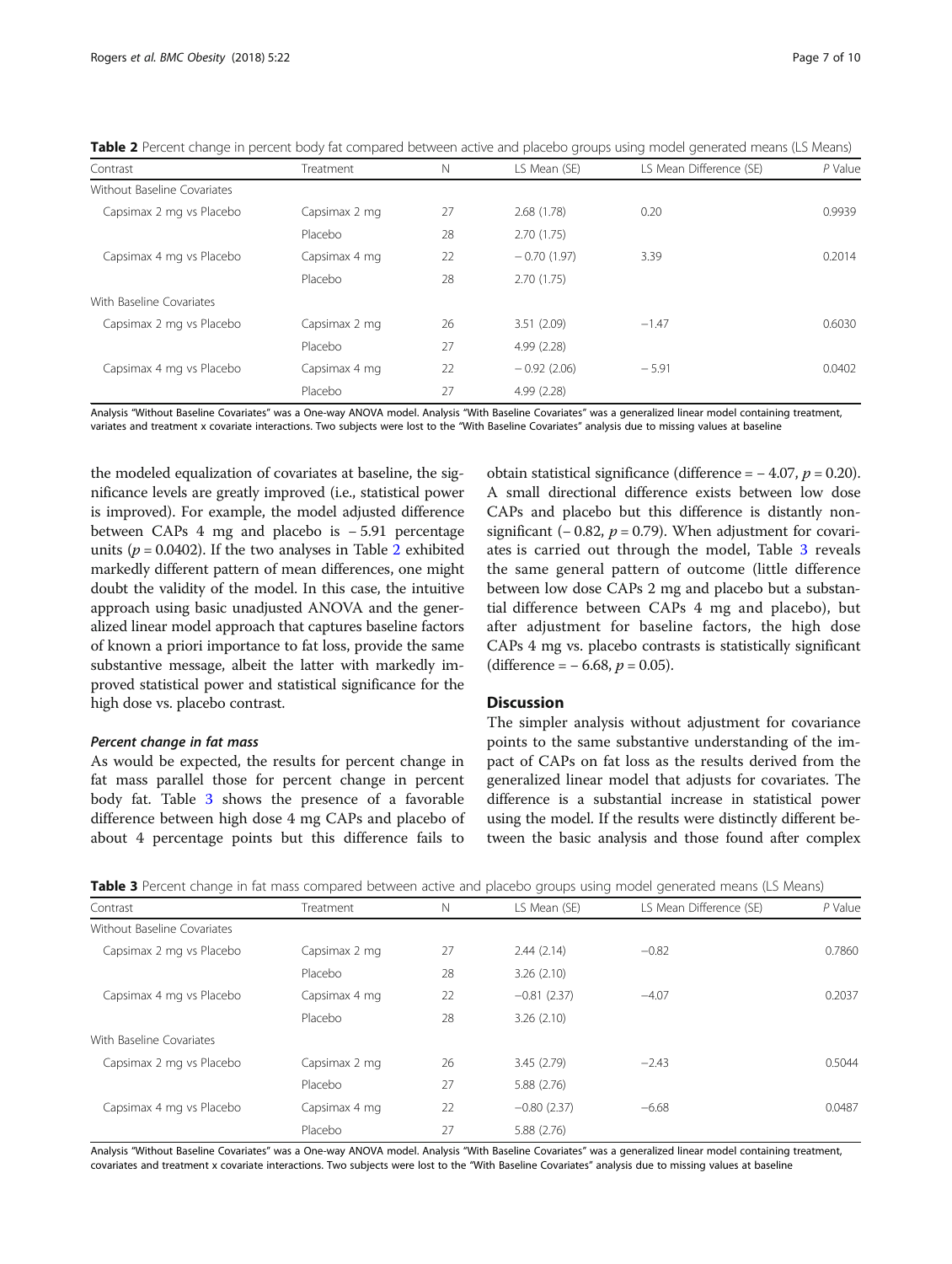adjustment, it would be necessary to carefully unravel the reasons for such a difference. A decision would need to be made concerning whether the model, in fact represented a plausible outcome or presented an artefactual finding. In this case, however, the same general finding is present by both methods of analysis, the difference being that adjustment for background factors has markedly increased statistical power. The reasonable conclusion is CAPs at the high dose reduces percent body fat and fat mass.

A second supportive feature of the analysis is the presence of a dose response. However, in both analyses, there is a small directional finding favoring CAPs 2 mg over placebo, but the difference fails to reach statistical significance, markedly so in the basic analysis with an improved level of significance in the adjusted analysis that nevertheless is still clearly greater than the 0.05 benchmark. Overall, however, the results are consistent and plausible. The worst outcome was evidenced by placebo.

Capsicum has been shown to help improve metabolism and hormone function [\[24\]](#page-9-0), diabetes [\[25\]](#page-9-0), and reduce insulin and leptin resistance [\[26\]](#page-9-0). Capsicum and CAPs have also been linked to cardiovascular health, endothelial function [\[27](#page-9-0)], LDL-cholesterol oxidation [[28](#page-9-0)], stimulate energy expenditure  $[11, 29-31]$  $[11, 29-31]$  $[11, 29-31]$  $[11, 29-31]$  $[11, 29-31]$  $[11, 29-31]$ . This thermogenic effect has been exploited for purposes of weight management. Capsaicinoids have been reported to reduce appetite [[32](#page-9-0)–[34\]](#page-9-0), increase thermogenesis [[25](#page-9-0), [35](#page-9-0)–[38](#page-9-0)], and increase lipolysis [\[25](#page-9-0), [35,](#page-9-0) [36,](#page-9-0) [39](#page-9-0)], or changes in serum glycerol and free fatty acids [[10,](#page-8-0) [11](#page-8-0)]. The thermogenic effect of Capsaicinoids is mediated, at least in part, by a Capsaicinoid sensitive structure located in the rostral ventrolateral medulla [\[40\]](#page-9-0). Capsaicinoids treatment may also stimulate vasodilation [[27](#page-9-0)], which may indirectly impact thermogenesis, as any resultant loss of heat may necessitate an increase in metabolism.

Ludy et al. [[41](#page-9-0)] reported effects of red pepper on energy balance from a combination of metabolic and sensory inputs. It was also suggested that individuals may become desensitized to red pepper. Capsaicin's effect on appetite suppression, analgesia and lipolysis are mediated in part by expression of multiple genes involved in the lipid catabolic pathway, including those involved in thermogenesis [i.e., UCP2] and may be due to vanilloid receptor subtype 1 (VR1) binding capsaicin [[42](#page-9-0)–[45\]](#page-9-0).

The following section explores potential biological pathways for the study findings on fat loss and influence of diet and body habitus. The methodological lesson from the current study is that in complex processes involving behavior, social and physiological components, such as fat loss, it is very important to control for at least some of the important subject background factors that might contribute to the directionality of the outcome parameter. In this instance, it was reasoned prior to final analysis that diet, body habitus and metabolic

tendency would be important considerations when assessing fat loss. The data base contained three variables directly related to diet (baseline protein, fat and carbohydrate intake), two factors directly related to baseline body habitus (lean mass and fat mass), and a single encompassing variable that at least in part should capture metabolic tendency, namely, total cholesterol. Upon controlling for these factors, the statistical power of the inferential testing procedure was greatly increased. It was shown that higher dose 4 mg CAPs positively influenced fat loss, and after adjustment for background factors of obvious importance to fat loss, a resulting favorable CAPs vs. placebo difference existed with a probability of a type I error (i.e., a false positive conclusion) of less than 0.05.

In our first analysis for the study of CAPs effect on body composition, repeated measures without baseline covariate adjustments did not provided statistical significance for body fat and fat mass  $[46]$  $[46]$  $[46]$ . In the current analysis, baseline covariate adjustment resulted in statistical significance for body fat and fat mass in 4 mg CAPs treatment. This outcome *fact* suggests that baseline covariate analysis should have been considered at the point of protocol development. However, that it was not in the current instance does not eliminate the importance of fitting an appropriate model after the fact, particularly in light of the known relationship of the covariates selected here to fat loss. Models leading to insight at any point are contributory. A case might be made that it should be common practice in studies involving complex outcomes with suspected interactions with predisposing factors, that methodologies that anticipate the need for modeling be described a priori. For example, it is possible to include meaningful covariates in the data capture process at the beginning of a study and to outline methods of model development that will use those covariates, even if the precise model ultimately used is not described in advance. The limitations of the study are the L-CAP and H-CAP groups were supplemented with 2 mg/d and 4 mg/d of capsaicinoids, and other studies have supplemented participants with much higher doses (i.e., 135 mg/d  $[6]$ ). In addition, our participants were healthy and were mildly overweight but not obese. Thus, if capsaicinoid supplementation is indeed effective at improving body composition, then more double blind clinical studies need to be performed in participants with greater BMIs.

Whitting et al. [\[15\]](#page-9-0) observed an increase in energy expenditure (50 kcal/day) with capsaicinoid consumption, and that this would produce clinically significant levels of weight loss in 1–2 years. It was also observed that regular consumption significantly reduced abdominal adipose tissue levels and reduced appetite and energy intake [\[15\]](#page-9-0). In a met analysis, it was observed that CAPs increased lipid oxidation (recorded by measuring respiratory gases) or a decrease in fat stores. Further clarification is needed in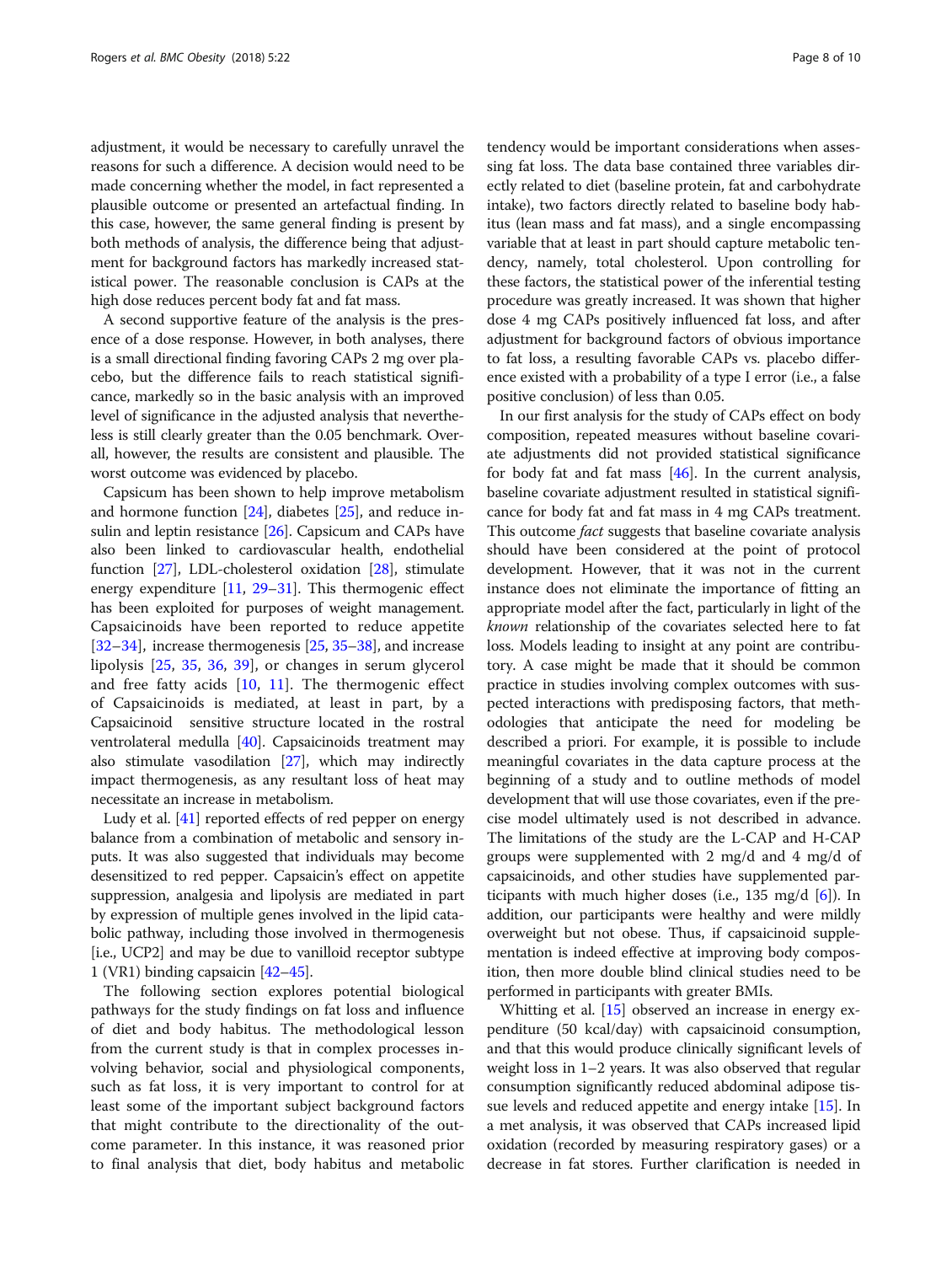<span id="page-8-0"></span>terms of the specific 'doses' needed to reduction in abdominal body fat, energy intake and lipolysis.

Evidence suggests that the worldwide obesity epidemic is likely to continue its rise and several factors influence weight and risk of obesity [[47](#page-9-0)]. Non-modifiable risk factors such as life style changes, healthy eating patterns, reducing caloric intake, and physical activity help to achieve long term weight loss. In the U.S. more than 20.60% women and 9.70% men are using weight loss dietary supplement at some point in their life and spend about \$2 billion a year on weight loss dietary supplements in pill form (tablets, capsules, and soft gels). The use of multivitamin multi minerals decreased, and trends in use of individual supplements varied and were heterogeneous by population subgroups [\[48](#page-9-0)–[50](#page-9-0)]. CAPs have shown effects on appetite, WHR [\[45\]](#page-9-0), energy expenditure [[15](#page-9-0)] and lipolysis [10, 11]. Capsaicinoids ingestion prior to a meal reduced ad libitum energy intake by 309.9 kJ (74.0 kcal)  $p < 0.001$  during a meal. In a recent meta- analysis, suggest that capsaicin or capsaicinoids or capsiate could be a new therapeutic approach in obesity promoting a negative energy balance and increased fat oxidation [[51](#page-9-0)]. Capsaicin/Capsaicinoids induces apoptosis and inhibits adipogenesis in pre-adipocytes and adipocytes. Activation of the transient receptor potential vanilloid-1 channels may prevent adipogenesis and improves visceral fat remodeling through the up-regulation of connexin [[46](#page-9-0)] (Cx43) and regulates fat metabolism [\[52](#page-9-0)–[57](#page-9-0)].

# Conclusion

Overall, CAPs to be used as long-term, natural weight management aide. Further long-term placebo controlled randomized trials with high dose of CAPs are now needed to investigate these effects further.

#### Abbreviations

CAPs: Capsaicinoids; Cx43: Connexin; DEXA: Dual x-ray absorptiometry; FFMI: Fat free mass index; FMI: Fat mass index; LDL: Low-Density Lipoprotein; PBF: Percentage of body fat; QoL: Quality of life; SHU: Scoville heat units; TRP: Transient receptor potential; UCP: Uncoupling protein; VR1: Vanilloid receptor subtype 1

#### Acknowledgements

Authors are grateful to all volunteers for their participation in the study and thankful to all statisticians involved in statistical analysis for the study.

# Funding

OmniActive Health Technologies Ltd., India.

#### Availability of data and materials

The dataset used for the current study can be obtained upon request from investigators.

#### Authors' contributions

JR prepared the data file for the statistical analyses, performed parts of the statistical analyses and drafted the manuscript. SU, CW and LT are responsible for the collection of the clinical data and prepared the data file for the statistical analyses. CW RJ and MP designed the main study, was responsible for the practical implementation, finalized the manuscript and is responsible for the integrity of the work. VJ involved as a scientist in study design, study initiation,

discussions, manuscript review, reviewed valuable comments from all authors and opinions on the manuscript and all authors reviewed and approved the last version.

#### Ethics approval and consent to participate

All experimental protocols were approved by the University of Mary Hardin-Baylor Institutional Review Board prior to initiation of research activities (ISRCTN registry #10458693). Informed consent written and signed by subjects was obtained from all participants.

#### Competing interests

All authors listed had no conflict of interest. VJ is an employee of Omni Health Technologies Inc., NJ. JR is a consulting statistician for Omni Health Technologies Inc., NJ.

#### Publisher's Note

Springer Nature remains neutral with regard to jurisdictional claims in published maps and institutional affiliations.

#### Author details

<sup>1</sup> Summit Analytical, LLC, 8354 Northfield Blvd., Building G, Suite 3700, Denver CO 80238, USA. <sup>2</sup> Human Performance Laboratory, University of Mary Hardin-Baylor, Belton, TX 76513, USA. <sup>3</sup>Increnovo LLC, 2138 E Lafayette Pl Milwaukee, WI 53202, USA. <sup>4</sup>OmniActive Health Technologies Inc., 67 East Park Place, Suite 500, Morristown, NJ 07950, USA.

#### Received: 2 March 2017 Accepted: 9 May 2018 Published online: 13 August 2018

#### References

- 1. <http://www.aboutcapsinoids.com/pages/history.htm>. Retrieved on 02/07/ 2017.
- 2. [https://www.apcorganics.com/our-products/peppers.](https://www.apcorganics.com/our-products/peppers) Retrieved on 02/07/ 2017.
- 3. Silva LR, Azevedo J, Pereira MJ, Valentao P, Andrade PB. Chemical assessment and antioxidant capacity of pepper (Capsicum annuum L.) seeds. Food Chem Toxicol. 2013;53:240–8.
- 4. [https://www.accessdata.fda.gov/scripts/cdrh/cfdocs/cfcfr/CFRSearch.cfm?fr=](https://www.accessdata.fda.gov/scripts/cdrh/cfdocs/cfcfr/CFRSearch.cfm?fr=182.10) [182.10](https://www.accessdata.fda.gov/scripts/cdrh/cfdocs/cfcfr/CFRSearch.cfm?fr=182.10). Retrieved on 02/07/2017.
- 5. [https://www.gpo.gov/fdsys/granule/CFR-2012-title21-vol3/CFR-2012-title21](https://www.gpo.gov/fdsys/granule/CFR-2012-title21-vol3/CFR-2012-title21-vol3-sec182-20) [vol3-sec182-20.](https://www.gpo.gov/fdsys/granule/CFR-2012-title21-vol3/CFR-2012-title21-vol3-sec182-20) Retrieved on 02/07/2017.
- 6. [http://www.accessdata.fda.gov/scripts/cdrh/cfdocs/cfcfr/cfrsearch.cfm?fr=73.](http://www.accessdata.fda.gov/scripts/cdrh/cfdocs/cfcfr/cfrsearch.cfm?fr=73.340) [340.](http://www.accessdata.fda.gov/scripts/cdrh/cfdocs/cfcfr/cfrsearch.cfm?fr=73.340) Retrieved on 02/07/2017.
- 7. Parrish M. Liquid chromatographic method of determining capsaicinoids in capsicums and their extractives: collaborative study. J Assoc Off Anal Chem Intern. 1996;79(3):738–45.
- 8. Thomas BV, Schreiber AA, Weisskopf CP. Simple method for quantitation of capsaicinoids in peppers using capillary gas chromatography. J Agric Food Chem. 1998;46:2655–63.
- 9. Govindarajan VS, Sathyanarayana MN. Capsicum-production, technology, chemistry, and quality. Part V. Impact on physiology, pharmacology, nutrition, and metabolism; structure, pungency, pain, and desensitization sequences. Crit Rev Food Sci Nutr. 1991;29:435–74.
- 10. Bloomer RJ, Canale RE, Fisher-Wellman KH. The potential role of capsaicinoids in weight management. Agro Food Industry Hi-tech. 2009;20(4):60–2.
- 11. Bloomer RJ, Canale RE, Shastri S, Suvarnapathki S. Effect of oral intake of capsaicinoid beadlets on catecholamine secretion and blood markers of lipolysis in healthy adults: a randomized, placebo controlled, double-blind, cross-over study. Lipids Health Dis. 2010;9:72.
- 12. Choi SE, Kim TH, Yi SA, Hwang YC, Hwang WS, Choe SJ, Han SJ, Kim HJ, Kim DJ, Kang Y, Lee KW. Capsaicin attenuates palmitate induced expression of macrophage inflammatory protein 1 and interleukin 8 by increasing palmitate oxidation and reducing c-Jun activation in THP-1 (human acute monocytic leukemia cell) cells. Nutr Res. 2011;31(6):468–78.
- 13. Henning SM, Zhang Y, Seeram NP, Lee RP, Wang P, Bowerman S. Antioxidant capacity and phytochemical content of herbs and spices in dry, fresh and blended herb paste form. Inter J Food Sci Nutr. 2011;62(3):219–25.
- 14. Yang ZH, Wang XH, Wang HP, Hu LQ, Zheng XM, Li SW. Capsaicin mediates cell death in bladder cancer T24 cells through reactive oxygen species production and mitochondrial depolarization. Urology. 2010;75(3):735–41.